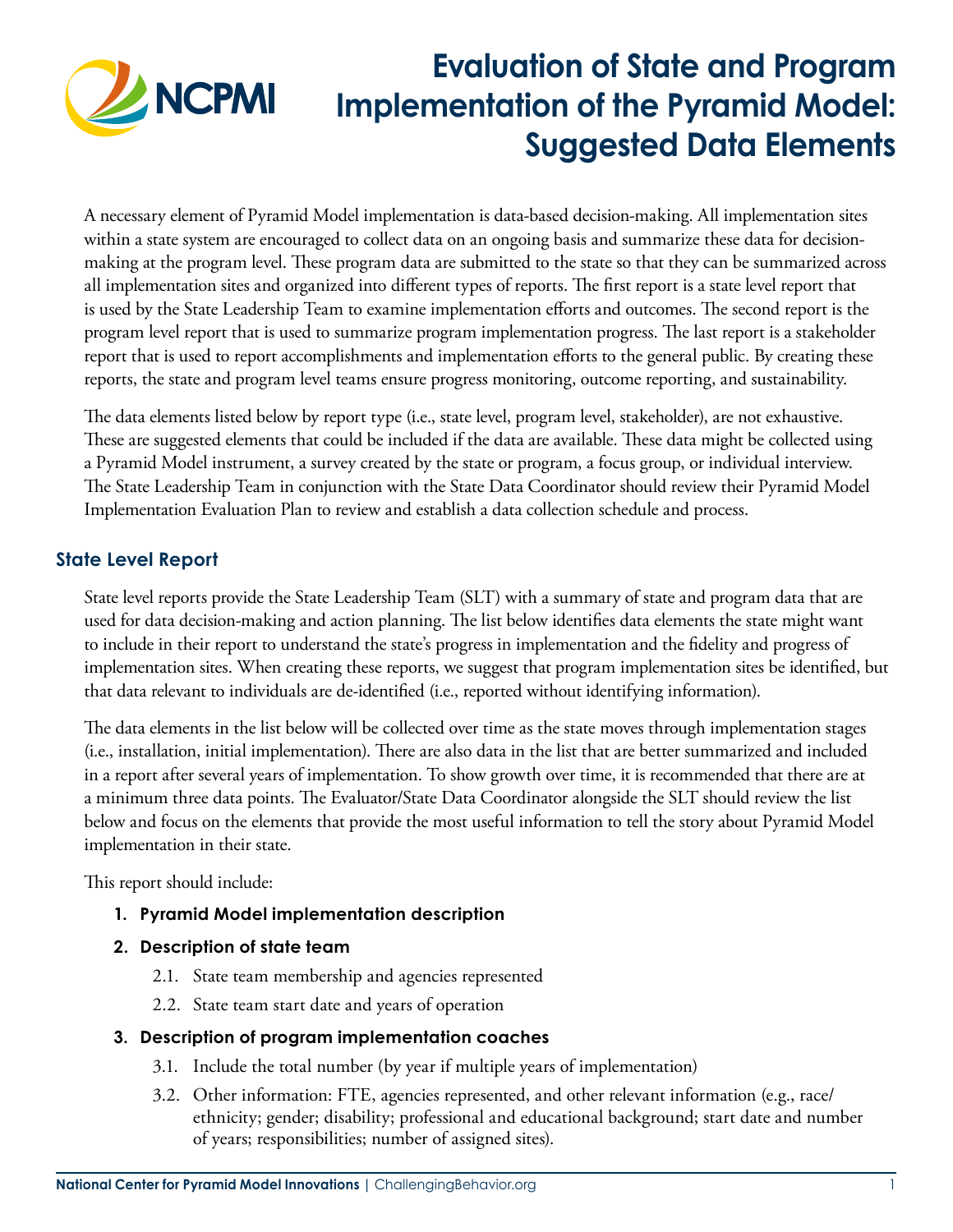## **4. Implementation capacity-building**

- 4.1. Number and types of programs
	- 4.1.1. Locations (e.g., state map)
	- 4.1.2. Locations by variables of interest (e.g., poverty, geographic region)
	- 4.1.3. Programs by years engaged in implementation
	- 4.1.4. Assigned program implementation coach and location
	- 4.1.5. Number of practitioner coaches
	- 4.1.6. Number of classrooms
- 4.2. Number of children served by programs
	- 4.2.1. Average number of children per classroom or served by the agency
	- 4.2.2. Demographic information of children at sites (e.g., race, ethnicity, IEP/IFSP status, SES level)
- 4.3. Number of teachers or early interventionists by program
	- 4.3.1. Demographic information of teachers or early interventionists (e.g., race, ethnicity, gender, educational background)
- 4.4. Pyramid Model Trainings
	- 4.4.1. Description of trainings
	- 4.4.2. Number of trainings offered
	- 4.4.3. Number of people trained by role (e.g., program implementation coach, practitioner coach, teacher, early interventionist, other professionals)
	- 4.4.4. Overall training satisfaction
	- 4.4.5. Overall knowledge increase

## **5. Evaluation Section**

- 5.1. Evaluation table with information about measures collected
- 5.2. State team data include descriptions of each measure and summary tables and/or charts
	- 5.2.1. State Leadership Team Benchmarks of Quality
	- 5.2.2. Implementation goals and number of goals met
	- 5.2.3. SLT member meeting participation consisting of attendance and evaluation
	- 5.2.4. Checklist of State Leadership Team Sustainability Features (summary)
	- 5.2.5. Exploring Equity Across the Four Essential Structures: State Leadership Team, Professional Development Network, Implementation Sites and Data Systems (summary)
- 5.3. Program Implementation Coach Contacts Summary
	- 5.3.1. Number of contacts (i.e., overall, monthly average, or average to sites by stage of implementation)
	- 5.3.2. Percent by format (i.e., email, face-to-face, phone, virtual), overall and by site
	- 5.3.3. Time spent coaching, overall and by site
- 5.4. Program level data include descriptions of each measure and summary tables and/or charts
	- 5.4.1. Program-Wide Benchmarks of Quality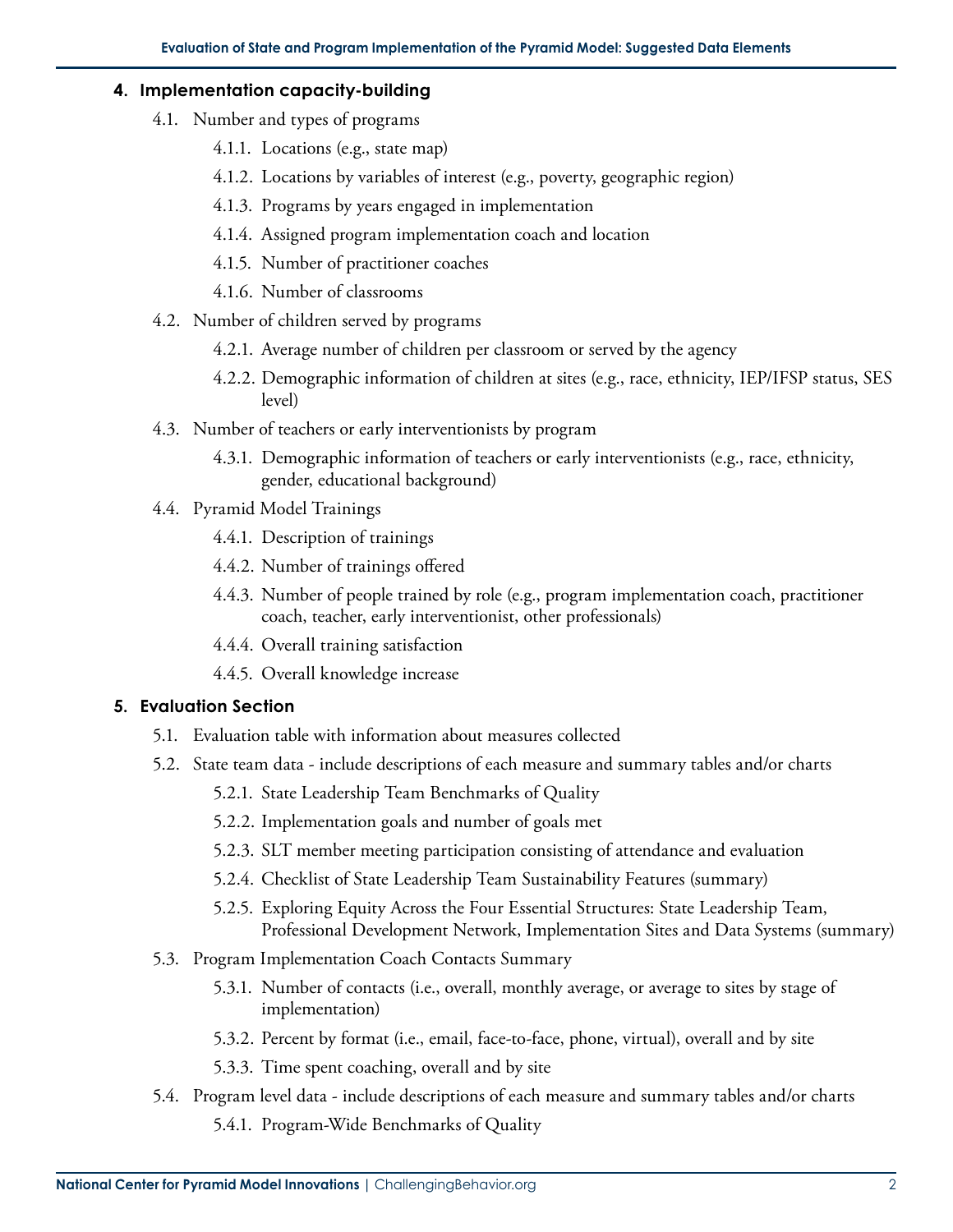- 5.4.1.1. Table of critical elements
- 5.4.1.2. Highlight growth of critical elements over time
- 5.4.1.3. Graph that shows the number of sites at different levels of overall fidelity (this might only be used in states that have multiple cohorts of implementation)
- 5.4.1.4. Individual implementation site graphs showing data over time
- 5.5. Practitioner Coach Contacts Summary (These data can be summarized across implementation sites and by each individual site. As state implementation grows and the state has multiple cohorts, data might be analyzed by stage of implementation.)
	- 5.5.1. Number and percent of teachers or early interventionists in the program receiving coaching
	- 5.5.2. Average (range) of cycles delivered
	- 5.5.3. Average (range) time spent in observation and debriefing
	- 5.5.4. Average (range) percent of action plan goals completed
- 5.6. Teaching Pyramid Observation Tool (TPOT) for Preschool Classrooms, Teaching Pyramid Infant Toddler Observation Scale (TPITOS), Early Interventionist Pyramid Practices Fidelity Instrument (EIPPFI)
	- 5.6.1. Program Summary of TPOT, TPITOS, or EIPPFI scores to include the average across key practices, the range of scores, and the number of teachers or early interventionists in different ranges of fidelity (e.g., low, high) or a specified fidelity level for each program
- 5.7. Behavior Incident Report System
	- 5.7.1. Number of suspensions and expulsions (total and by site), with demographic information by site, risk indices
- 5.8. Family survey data summary
- 5.9. Staff survey data summary
- 5.10. Sustainability/Scale-up Summary
	- 5.10.1.Include information from the written sustainability/scale-up plan

## **Program Level Report (Classroom Programs)**

A program level report provides summaries of classroom and program level data. These data are used by the program-wide leadership team monthly for decision-making and action-planning and are summarized at the end of the year to examine implementation and outcomes. In addition to being reviewed by the program Leadership Team, some of these data are submitted to the state to be aggregated with other programs' data. This report should provide the details about the implementation year that accompanies data summaries so that the state has a better understanding of what occurred during the year. In this report, the program will be named but all data related to individuals (e.g., practitioner coaches, teachers, children) should be de-identified.

## **1. Pyramid Model implementation description**

## **2. Description of program and implementation site(s)**

- 2.1. Location and general description of the program
- 2.2. Number and type of implementation sites (if applicable)
	- 2.2.1. Locations by variables of interest (e.g., poverty, geographic region)
	- 2.2.2. Number of classrooms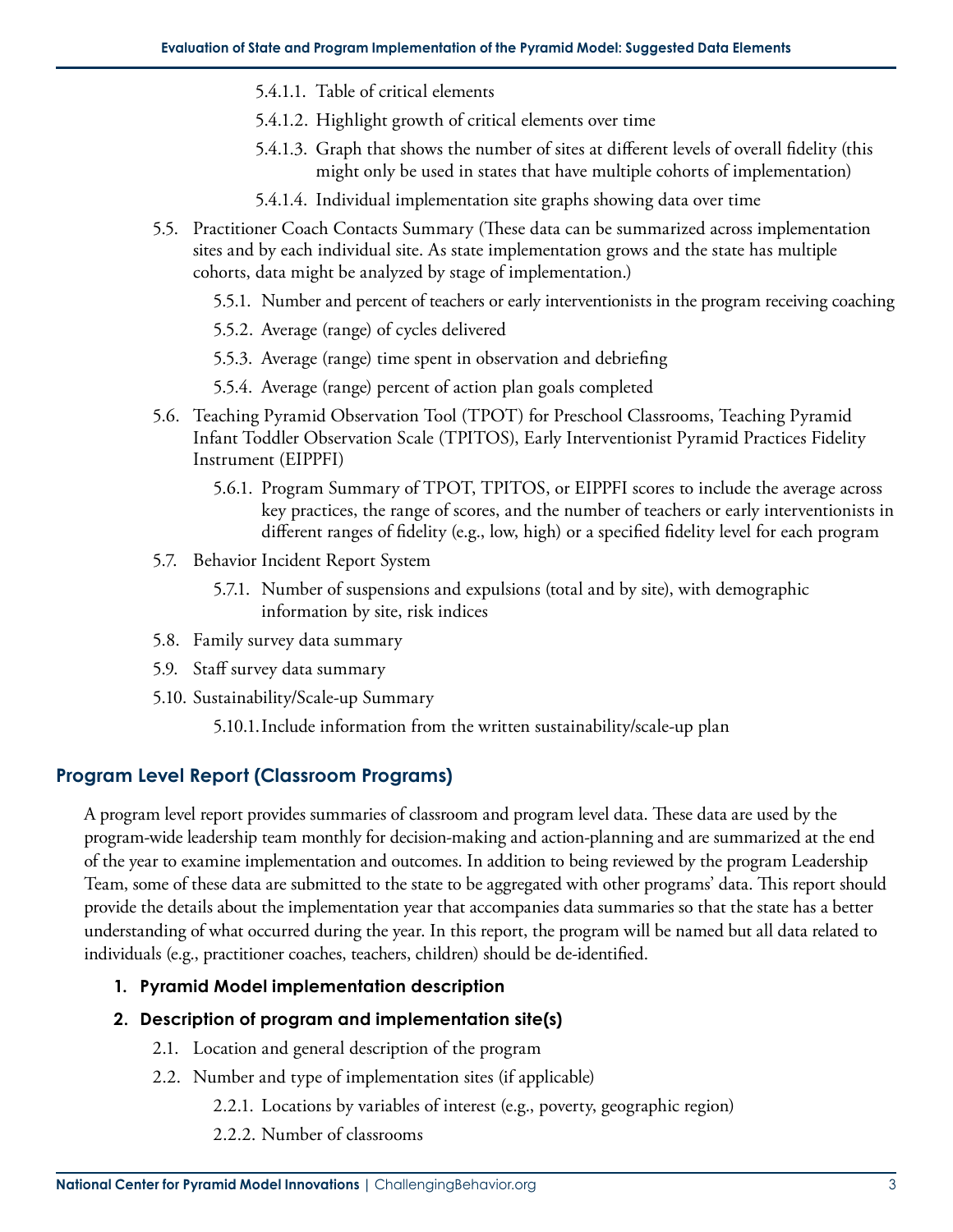- 2.3. Number of children served by implementation site(s)
	- 2.3.1. Average number of children per classroom
	- 2.3.2. Demographic information (e.g., race, ethnicity, IEP/IFSP status, SES level )
- 2.4. Number of teachers at implementation site(s)
	- 2.4.1. Demographic information for teachers (e.g., race, gender, ethnicity, educational background)

## **3. Pyramid Model trainings**

- 3.1. Description of trainings
- 3.2. Number of trainings offered
- 3.3. Number of people trained by role (e.g., practitioner coach, teacher, other professionals)
- 3.4. Overall training satisfaction
- 3.5. Overall knowledge increase

## **4. Evaluation Section**

- 4.1. Evaluation table with information about measures collected
- 4.2. Program level data include descriptions of each measure and summary tables and/or charts
	- 4.2.1. Program-Wide Benchmarks of Quality description and summary
	- 4.2.2. Practitioner Coach Contacts description and summaries (consider including a site summary followed by individual coach summaries across teachers)
		- 4.2.2.1. Number and percent of teachers receiving coaching
		- 4.2.2.2. Number of coaching cycles across teachers
		- 4.2.2.3. Time in observation and debriefing across teachers
		- 4.2.2.4. Number of goals written by number of goals accomplished across teachers
	- 4.2.3. Teaching Pyramid Observation Tool (TPOT) for Preschool Classrooms and/or Teaching Pyramid Infant Toddler Observation Scale (TPITOS), Early Interventionist Pyramid Practices Fidelity Instrument (EIPPFI)
		- 4.2.3.1. Summary of TPOT, TPITOS, or EIPPFI scores across all teachers (average and range of scores)
		- 4.2.3.2. Average (range) of red flags
		- 4.2.3.3. Number of teachers or early interventionists at fidelity or a specified level of fidelity
	- 4.2.4. TPOT, TPITOS, or EIPPFI summaries for each teacher
		- 4.2.4.1. Percent of indicators present by key practice
		- 4.2.4.2. Average across key practices
		- 4.2.4.3. Number of red flags
- 4.3. Behavior Incident Report System (Note: If you have data prior to implementation on suspensions and expulsions, it would be appropriate to include them here.)
	- 4.3.1. Program Summary charts
	- 4.3.2. Average number of incidents per day
	- 4.3.3. Average number of children with BIRs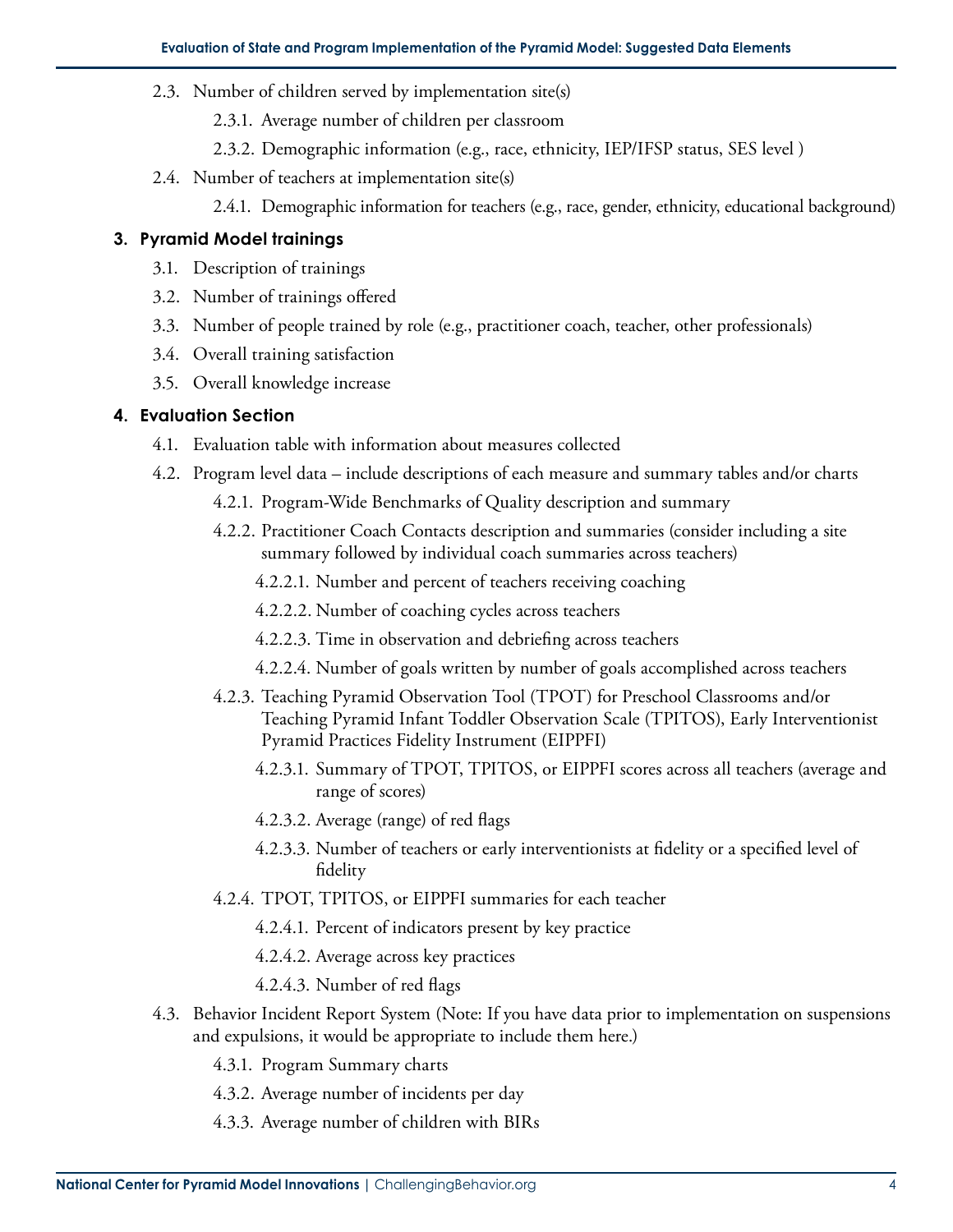- 4.3.4. Histogram
- 4.3.5. Teacher responses
- 4.3.6. Administrative actions
- 4.3.7. Number of suspension/expulsions, with demographic information by site, select measures of disproportionality
- 4.4. Family survey data summary
- 4.5. Staff survey data summary
- 4.6. Local sustainability plan

# **Program Level Report (Early Intervention Programs)**

A program report provides summaries of program level data. These data are used by the program-wide Leadership Team monthly for decision-making and action-planning and summarized at the end of the year to examine implementation and outcomes. In addition to being reviewed by the program Leadership Team, some of these data are submitted to the state to be aggregated with other programs' data. This report should provide the details about the implementation year that accompanies data summaries so that the state has a better understanding of what occurred during the year. In this report, the program will be named but all data related to individuals (e.g., practitioner coaches and practitioners) should be de-identified

# **1. Pyramid Model implementation description**

# **2. Description of program**

- 2.1. Location and general description of the type of program
- 2.2. Number of children served by site
	- 2.2.1. Demographic information (race, ethnicity, SES level)
- 2.3. Number of early interventionists by role
	- 2.3.1. Demographic information for early interventionists (race, ethnicity, educational background)

# **3. Pyramid Model trainings**

- 3.1. Description of trainings offered
- 3.2. Number of trainings during time period
- 3.3. Number of people trained (e.g., practitioner coach, early interventionists, other professionals)
- 3.4. Overall training satisfaction
- 3.5. Overall knowledge increase

# **4. Evaluation section**

- 4.1. Evaluation table with information about measures collected
- 4.2. Program level data include descriptions of each measure and summary tables and/or charts
	- 4.2.1. Program-Wide Benchmarks of Quality description and summary
	- 4.2.2. Practitioner Coach Contacts description and summaries
		- 4.2.2.1. Number and percent of early interventionists receiving coaching
		- 4.2.2.2. Number of coaching cycles by early interventionist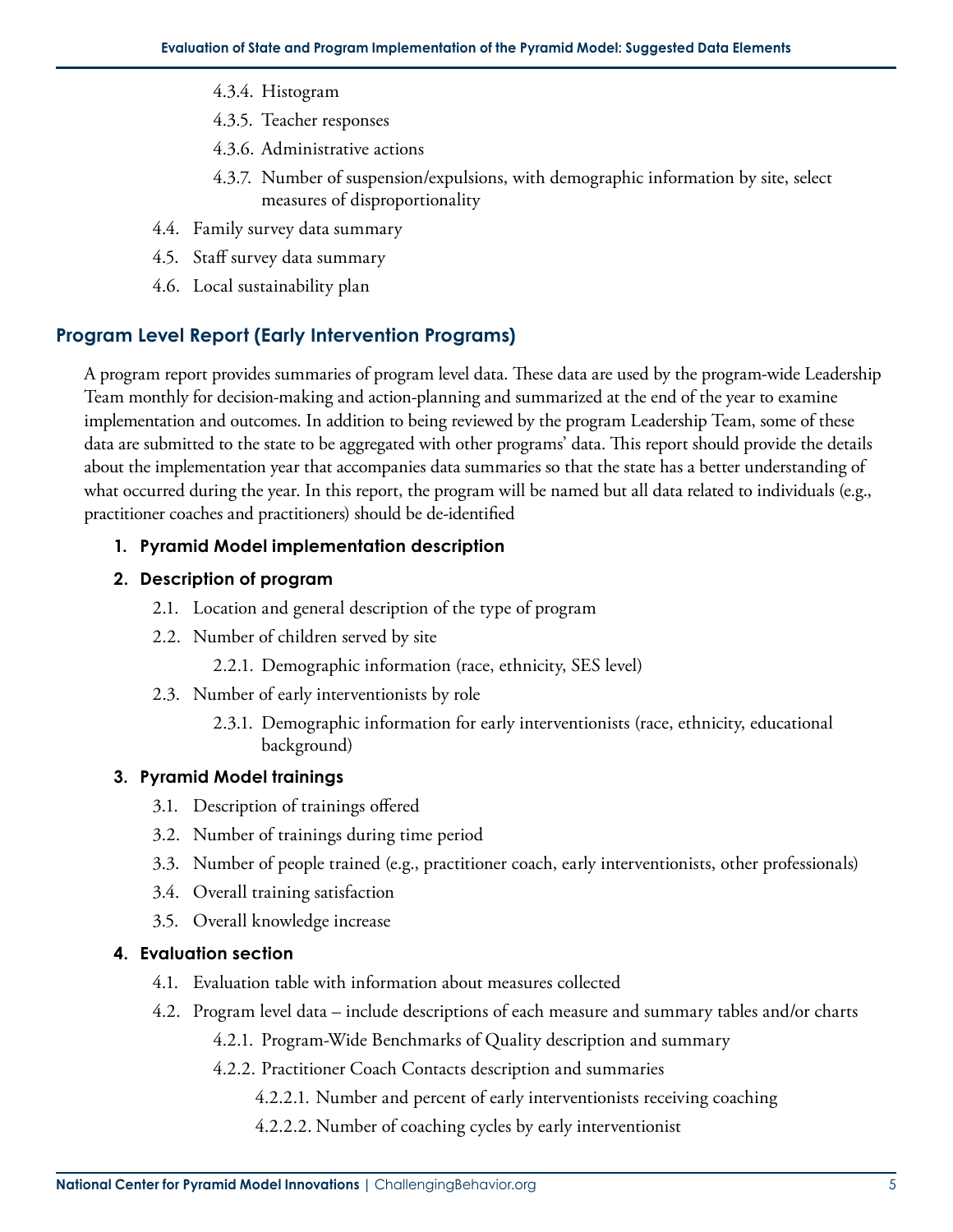- 4.2.2.3. Time in observation and debriefing by early interventionist
- 4.2.2.4. Number of goals written by number of goals accomplished by early interventionist
- 4.2.3. Early Interventionist Pyramid Practices Fidelity Instrument (EIPPFI)
	- 4.2.3.1. Summary across all early interventionists
	- 4.2.3.2. Chart showing average percent of indicators present
	- 4.2.3.3. Fidelity table showing who is at fidelity
- 4.2.4. EIPPFI summaries for each early interventionist
	- 4.2.4.1. Percent indicators present for each item
	- 4.2.4.2. Average across practice areas
- 4.2.5. Family survey data summary
- 4.2.6. Staff survey data summary
- 4.2.7. Local sustainability plan

## **Stakeholder Report**

States will want to showcase Pyramid Model implementation by creating a report for the public and stakeholders. This annual report will describe the extent to which program- and community-wide high-fidelity adoption is being implemented, sustained, and scaled-up; the impact of program-wide implementation or community-wide implementation on child, provider, and program outcomes; and the impact of training and coaching. The elements in the list below should be a synthesis of the state level data. It should focus on the key details stakeholders are most interested in learning. In this report, it is important that the information being reported is contextualized so that the general public and stakeholders will be able to make proper conclusions.

### **1. Description of the State Leadership Team**

- 1.1. Information about the state team: purpose, membership and agencies, years of operation, vision and mission statement
- 1.2. Funding level and growth in funding
- 1.3. Policy or legislation that is relevant to your operation (e.g., brief highlight or call-out box)
- 1.4. Quote from a state team member or state champion for the initiative

## **2. Program implementation coaches**

- 2.1. Description of program implementation coaches including description of their role, numbers, FTE, agencies, and other relevant information
- 2.2. Quote from a program implementation coach

### **3. Pyramid Model initiative description**

- 3.1. Number and types of programs
- 3.2. Number of classrooms
- 3.3. Locations (e.g., state map)
- 3.4. Locations by variables of interest (e.g., poverty, geographic region)
- 3.5. Programs by years engaged in implementation